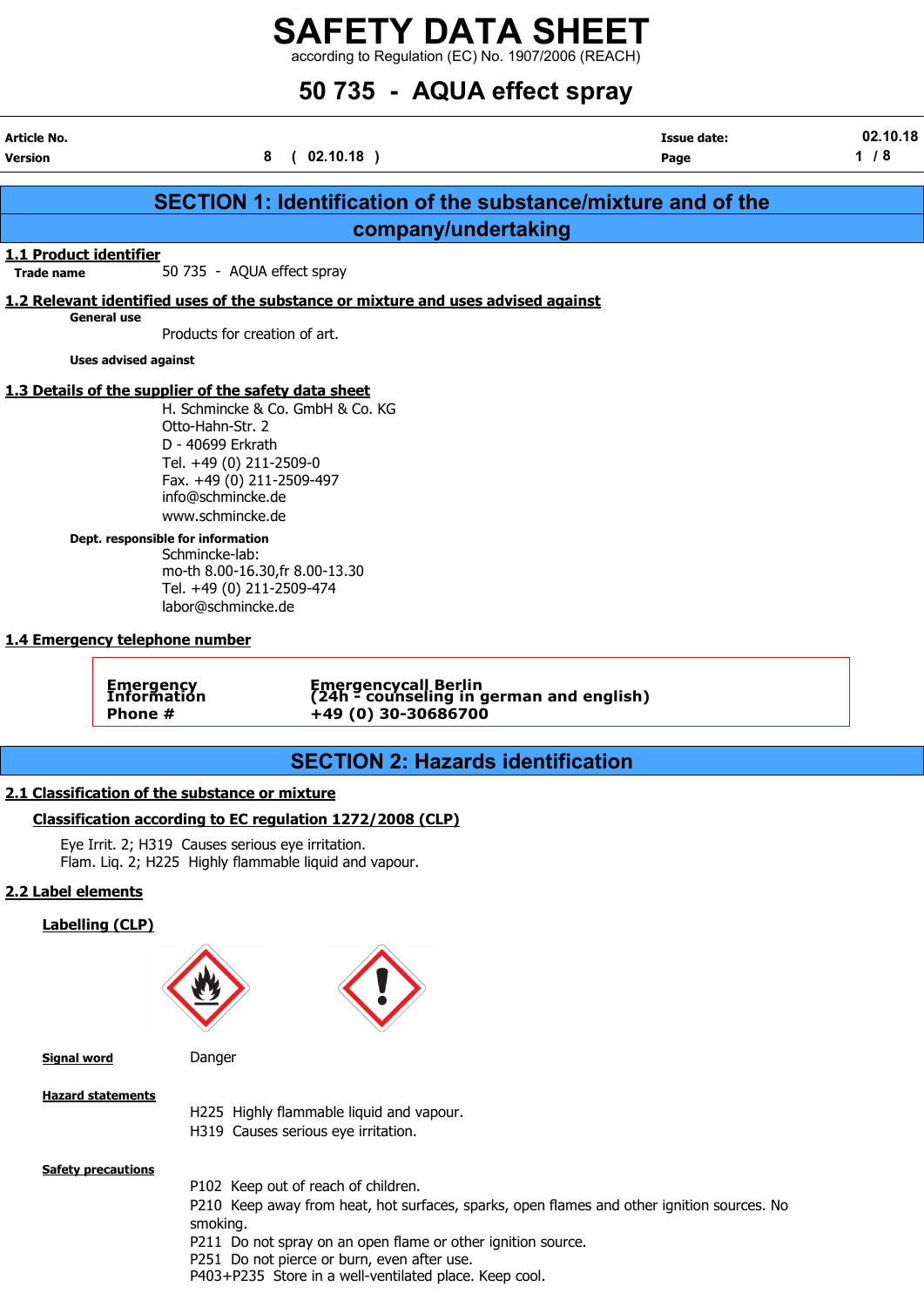according to Regulation (EC) No. 1907/2006 (REACH)

# 50 735 - AQUA effect spray

| Article No.    |          | Issue date: | 10.18 |
|----------------|----------|-------------|-------|
| <b>Version</b> | 02.10.18 | Page        |       |

### 2.3 Other hazards

SECTION 3: Composition / information on ingredients

#### 3.1 Substances

Chemical characterisation Alcohols **Water** Additive CAS-Number EINECS / ELINCS / NLP EU index number Customs tariff number REACH registration No. RTECS-no. Hazchem-Code CI-Number

#### 3.2 Mixtures

Substance 1 Substance 2 Substance 2 Substance 2 Substance 2 Substance 2 Substance 2 Substance 2 Substance 2 Substance 2 Substance 2 Substance 2 Substance 2 Substance 2 Substance 2 Substance 2 Substance 2 Substance 2 Substa

ethanol: > 90 % lemon, ext.: < 0,1 % CAS: 64-17-5 CAS: 84929-31-7 REACH: 01-2119457610-43-XXXX

Aquatic Chronic 2; H411 / Asp. Tox. 1; H304 / Flam. Liq. Eye Irrit. 2; H319 / Flam. Liq. 2; H225 3; H226 / Skin Irrit. 2; H315 / Skin Sens. 1; H317

#### Additional information

# SECTION 4: First aid measures

#### 4.1 Description of first aid measures

#### General information

If you feel unwell, seek medical advice (show the label where possible).

#### In case of inhalation

Provide fresh air. Seek medical attention if problems persist.

#### In case of skin contact

Remove residues with soap and water. In case of skin irritation, consult a physician.

#### After eye contact

If product gets into the eye, keep eyelid open and rinse immediately with large quantities of water, for at least 10 - 15 minutes. Seek medical attention if irritation persists.

#### After swallowing

Rinse mouth with water. Seek medical treatment in case of troubles.

### 4.2 Most important symptoms and effects, both acute and delayed

## 4.3 Indication of any immediate medical attention and special treatment needed

# SECTION 5: Firefighting measures

## 5.1 Extinguishing media

Suitable extinguishing media

Co-ordinate fire-fighting measures to the fire surroundings.

Extinguishing media which must not be used for safety reasons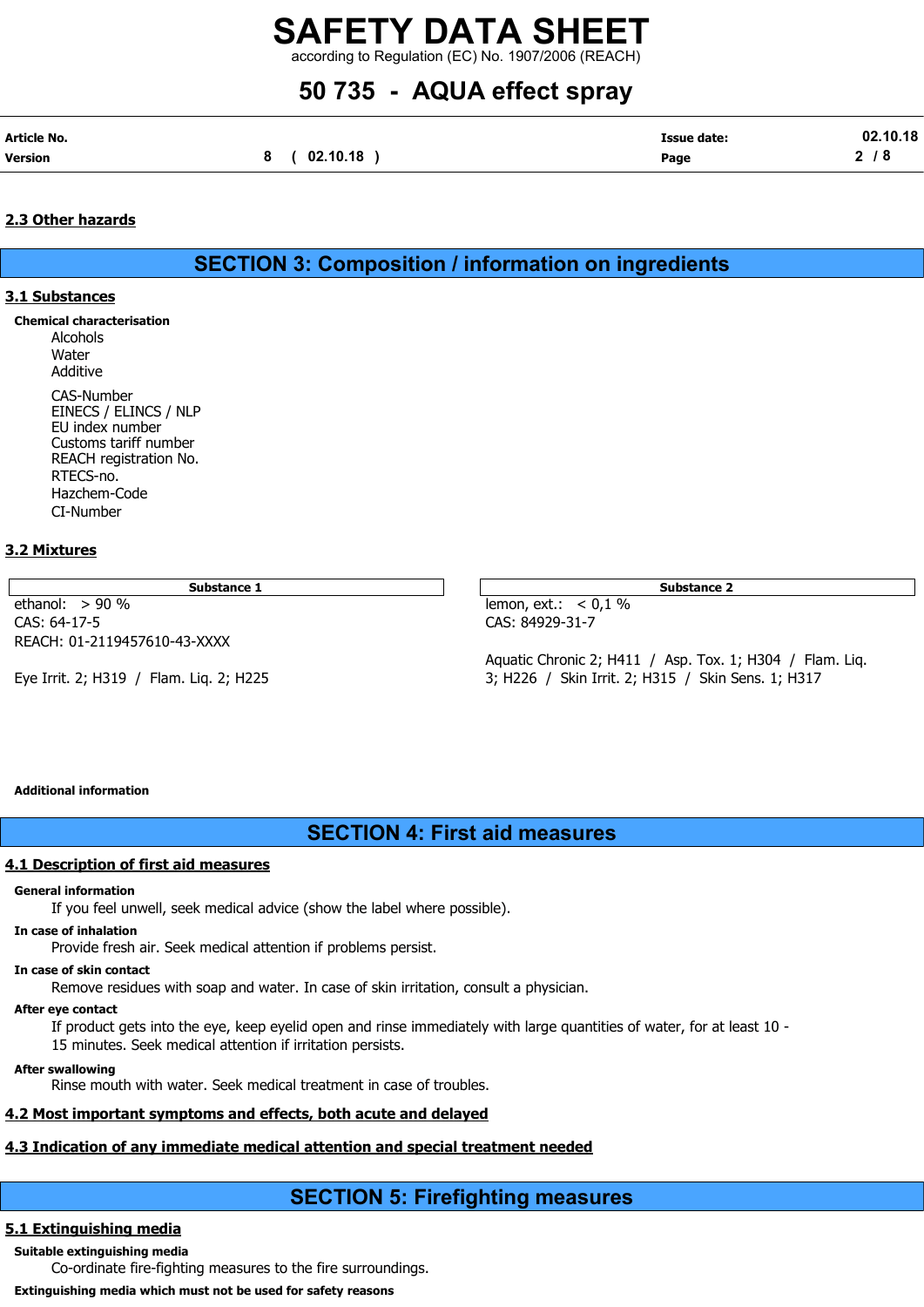according to Regulation (EC) No. 1907/2006 (REACH)

# 50 735 - AQUA effect spray

| Article No. |          | <b>Issue date:</b> | 02.10.18 |
|-------------|----------|--------------------|----------|
| Version     | 02.10.18 | Page               | o        |

strong water jet

5.2 Special hazards arising from the substance or mixture

In case of fire may be liberated: Carbon monoxide and carbon dioxide

#### 5.3 Advice for firefighters

Special protective equipment for firefighters

Use appropriate respiratory protection.

#### Additional information

## SECTION 6: Accidental release measures

### 6.1 Personal precautions, protective equipment and emergency procedures

Avoid contact with skin, eyes, and clothing.

#### 6.2 environmental precautions

Discharge into the environment must be avoided.

#### 6.3 Methods and material for containment and cleaning up

Methods for cleaning up

Collect spilled material using paper towels and dispose. Provide adequate ventilation.

Additional information

#### 6.4 Reference to other sections

Dispose of waste according to applicable legislation.

## SECTION 7: Handling and storage

#### 7.1 Precautions for safe handling

#### Advices on safe handling

Handle in accordance with good industrial hygiene and safety practice.

#### Precautions against fire and explosion

Pressurized container: protect from sunlight and do not expose to temperatures exceeding 50 °C. Do not pierce or burn, even after use. Do not spray on naked flames or any incandescent material.

#### 7.2 Conditions for safe storage, including any incompatibilities

#### Requirements for storerooms and containers

Keep in a cool, well-ventilated place.

Hints on joint storage Storage class Further details

Protect from frost and exposure to sun.

#### 7.3 Specific end use(s)

## SECTION 8: Exposure controls/personal protection

#### 8.1 Control parameters

64-17-5 ethanol

| DEU WEL      | $500,000$ $mL/m^3$            | -               |
|--------------|-------------------------------|-----------------|
| DEU WEL      | 960,000 mg/m <sup>3</sup>     | $2(II);$ DGF; Y |
| USA PEL (US) | $1.000,000$ ppm               | 8h (long term)  |
| USA PEL (US) | $1.900,000$ mg/m <sup>3</sup> | 8h (long term)  |

### 8.2 Exposure controls

#### Occupational exposure controls

Respiratory protection

With correct and proper use, and under normal conditions, breathing protection is not required. Respiratory protection must be worn whenever the WEL levels have been exceeded.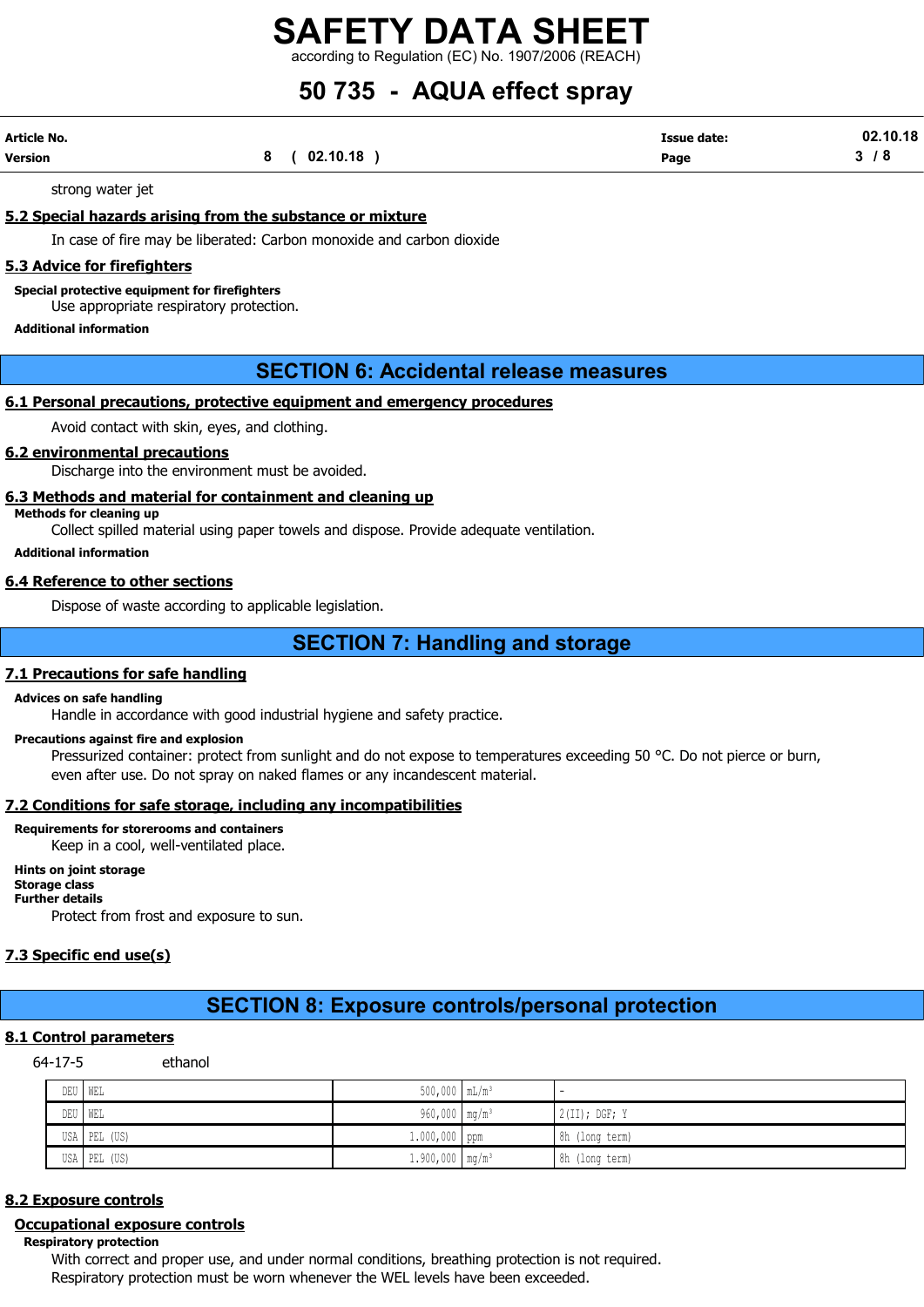according to Regulation (EC) No. 1907/2006 (REACH)

# 50 735 - AQUA effect spray

| Article No.    |                | <b>Issue date:</b> | 02.10.18 |
|----------------|----------------|--------------------|----------|
| <b>Version</b> | 8 ( 02.10.18 ) | Page               | 4/8      |

Combination filtering device (EN 14387) Use filter type A (= against vapours of organic substances)

Hand protection

Qualified materials: Butyl caoutchouc (butyl rubber)

Layer thickness > 0,50 mm

Breakthrough time > 480 min

Butoflex 650 - MAPA GmbH, Industriestraße 21- 25, D-27404 Zeven, Internet: www.mapa-pro.de

All information was derived in accordance with EU directive 89/686/EWG and the resultant EN 374 in cooperation with MAPA GmbH. This recommendation applies exclusively to the product and use named in Section 1. In the event of commingling or deviating conditions, contact the suppliers of CE-approved gloves. This information is abased on our current state of knowledge and describes the security standards applicable to our product for the purpose provided.

Eye protection

Goggles

Body protection

Wear suitable protective clothing. Wash contaminated clothing prior to re-use.

#### General protection and hygiene measures

Handle in accordance with good industrial hygiene and safety practice. Wash hands thoroughly after handling.

## SECTION 9: Physical and chemical properties

#### 9.1 information on basic physical and chemical properties

| Form<br>Colour<br><b>Odour</b>                                                              | liquid<br>colourless<br>alcoholic |                         |         |                |
|---------------------------------------------------------------------------------------------|-----------------------------------|-------------------------|---------|----------------|
| Initial boiling point and<br>boiling range                                                  |                                   | min                     | max     |                |
| <b>Melting point/freezing point</b><br>Flash point/flash point range<br><b>Flammability</b> |                                   |                         | 12 °C   |                |
| <b>Ignition temperature</b>                                                                 |                                   | 235 °C                  | 235 °C  |                |
| <b>Auto-ignition temperature</b><br><b>Explosion limits</b><br><b>Refraction index</b>      |                                   | $3$ Vol $%$             | 15 Vol% |                |
| Partition coefficient: n-octanol/water<br><b>Danger of explosion</b>                        |                                   |                         |         |                |
| <b>Vapour pressure</b><br><b>Density</b><br><b>PH</b> value                                 |                                   | 3500 hPa<br>$0,79$ g/ml |         | 20 °C<br>20 °C |
| <b>Viscosity dynamic of</b><br>Viscosity dynamic up to                                      |                                   |                         |         |                |
| <b>Viscosity kinematic of</b><br><b>Viscosity kinematic up to</b>                           |                                   |                         |         |                |

#### 9.2 Other information

# SECTION 10: Stability and reactivity

#### 10.1 Reactivity

Product is stable under normal storage conditions.

#### 10.2 Chemical stability

#### 10.3 Possibility of hazardous reactions

#### 10.4 Conditions to avoid

Protect from frost and exposure to sun.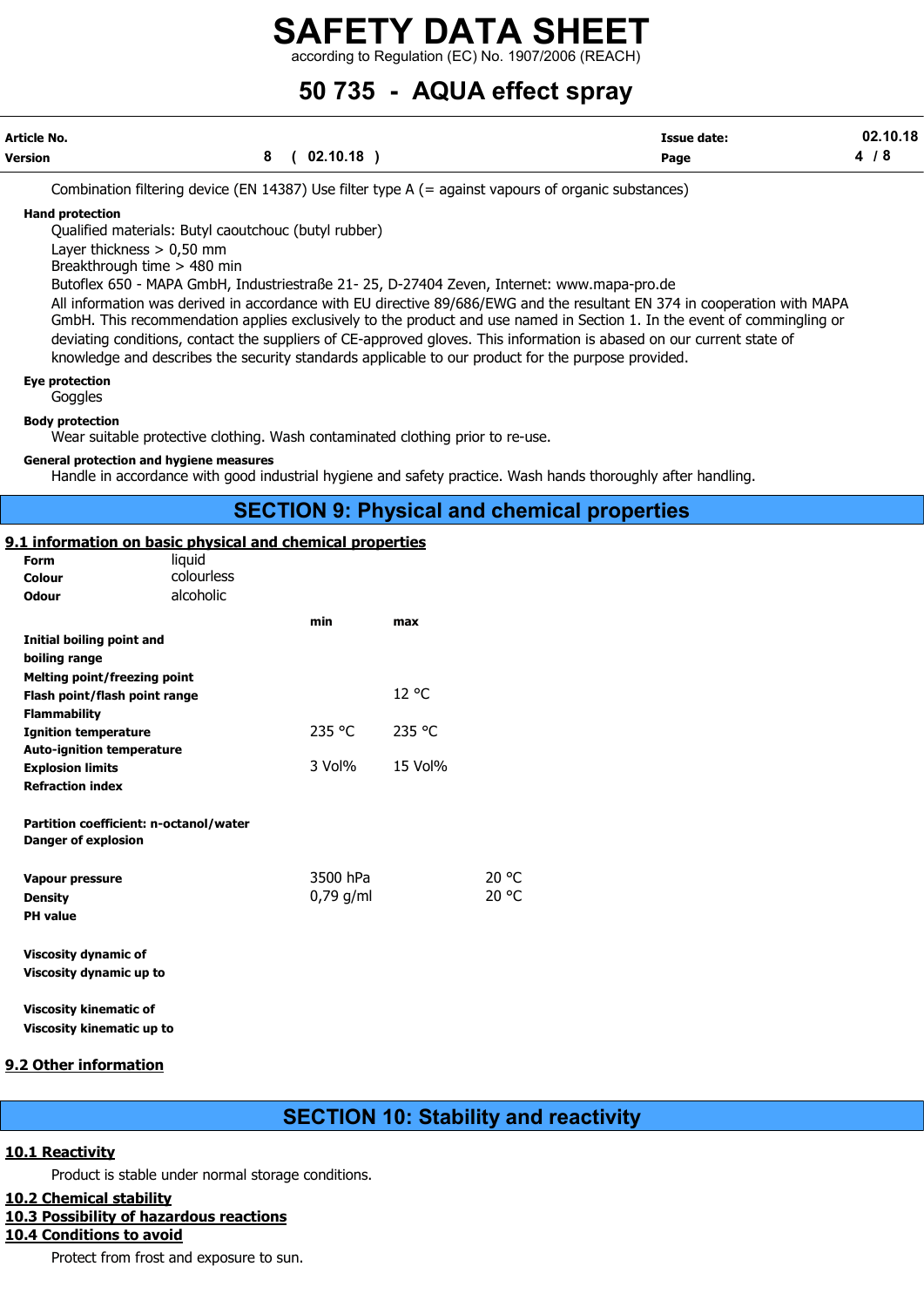# 50 735 - AQUA effect spray

| Article No. |          | Issue date: | 02.10.18 |
|-------------|----------|-------------|----------|
| Version     | 02.10.18 | Page        | -        |

#### 10.5 Incompatible materials

#### 10.6 Hazardous decomposition products

Hazardous vapours may form during fires.

64-17-5 ethanol

| 50 735 - AQUA effect spray<br>02.10.18<br><b>Issue date:</b><br>(02.10.18)<br>5/8<br>8<br>Page<br><u>ible materials:</u><br>s decomposition products<br>s vapours may form during fires.<br>ethanol<br>5000,000<br>LD50<br>Rat<br>mg/kg<br>oral<br>$\blacksquare$<br>4h<br>inhalative<br>1800,000<br>LC50<br>Rat<br>$\rightarrow$<br>mg/1<br>10000,000<br>LD50<br>dermal<br>Rabbit<br>$\rightarrow$<br>mg/kg<br>$\overline{\phantom{a}}$ |  | <b>SAFETY DATA SHEET</b><br>according to Regulation (EC) No. 1907/2006 (REACH) |  |  |  |
|------------------------------------------------------------------------------------------------------------------------------------------------------------------------------------------------------------------------------------------------------------------------------------------------------------------------------------------------------------------------------------------------------------------------------------------|--|--------------------------------------------------------------------------------|--|--|--|
|                                                                                                                                                                                                                                                                                                                                                                                                                                          |  |                                                                                |  |  |  |
|                                                                                                                                                                                                                                                                                                                                                                                                                                          |  |                                                                                |  |  |  |
|                                                                                                                                                                                                                                                                                                                                                                                                                                          |  |                                                                                |  |  |  |
|                                                                                                                                                                                                                                                                                                                                                                                                                                          |  |                                                                                |  |  |  |
|                                                                                                                                                                                                                                                                                                                                                                                                                                          |  |                                                                                |  |  |  |

# SECTION 11: Toxicological information

#### 11.1 Information on toxicological effects

#### Practical experience

#### General remarks

#### Toxicological tests

|                                                                                                                           | inhalative | LC50 | Rat                                          | $\rightarrow$ | 1800,000  | mg/1  | 4h             |  |
|---------------------------------------------------------------------------------------------------------------------------|------------|------|----------------------------------------------|---------------|-----------|-------|----------------|--|
|                                                                                                                           | dermal     | LD50 | Rabbit                                       | $\rightarrow$ | 10000,000 | mg/kg |                |  |
|                                                                                                                           |            |      | <b>SECTION 11: Toxicological information</b> |               |           |       |                |  |
| 11.1 Information on toxicological effects                                                                                 |            |      |                                              |               |           |       |                |  |
| <b>Acute toxicity</b><br>In case of inhalation<br><b>After swallowing</b><br>In case of skin contact<br>After eye contact |            |      |                                              |               |           |       |                |  |
| <b>Practical experience</b>                                                                                               |            |      |                                              |               |           |       |                |  |
| <u>General remarks</u>                                                                                                    |            |      |                                              |               |           |       |                |  |
| <b><u>Coxicological tests</u></b>                                                                                         |            |      |                                              |               |           |       |                |  |
| $64 - 17 - 5$                                                                                                             | ethanol    |      |                                              |               |           |       |                |  |
|                                                                                                                           |            | LC50 | fish                                         |               | 8150,000  | mg/1  | $48h$          |  |
|                                                                                                                           |            | EC50 | Daphnia magna                                | $\rightarrow$ | 14221,000 | mg/1  | $48\mathrm{h}$ |  |
|                                                                                                                           |            |      |                                              |               |           |       |                |  |
|                                                                                                                           |            |      | <b>SECTION 12: Ecological information</b>    |               |           |       |                |  |
| <b>12.1 Toxicity</b>                                                                                                      |            |      |                                              |               |           |       |                |  |
| <b>Aquatic toxicity</b><br><b>Water Hazard Class</b>                                                                      |            |      |                                              |               |           |       |                |  |

# SECTION 12: Ecological information

#### 12.1 Toxicity

Aquatic toxicity Water Hazard Class 1 WGK catalog number General information

#### 12.2 Persistence and degradability

Further details Product is partially biodegradable. Oxygen demand

#### 12.3 Bioaccumulative potential

Bioconcentration factor (BCF) Partition coefficient: n-octanol/water

#### 12.4 Mobility in soil

No data available

### 12.5 Results of PBT and vPvB assessment

No data available

#### 12.6 Other adverse effects

General information

#### Ecotoxicological effects

# SECTION 13: Disposal considerations

### 13.1 Waste treatment methods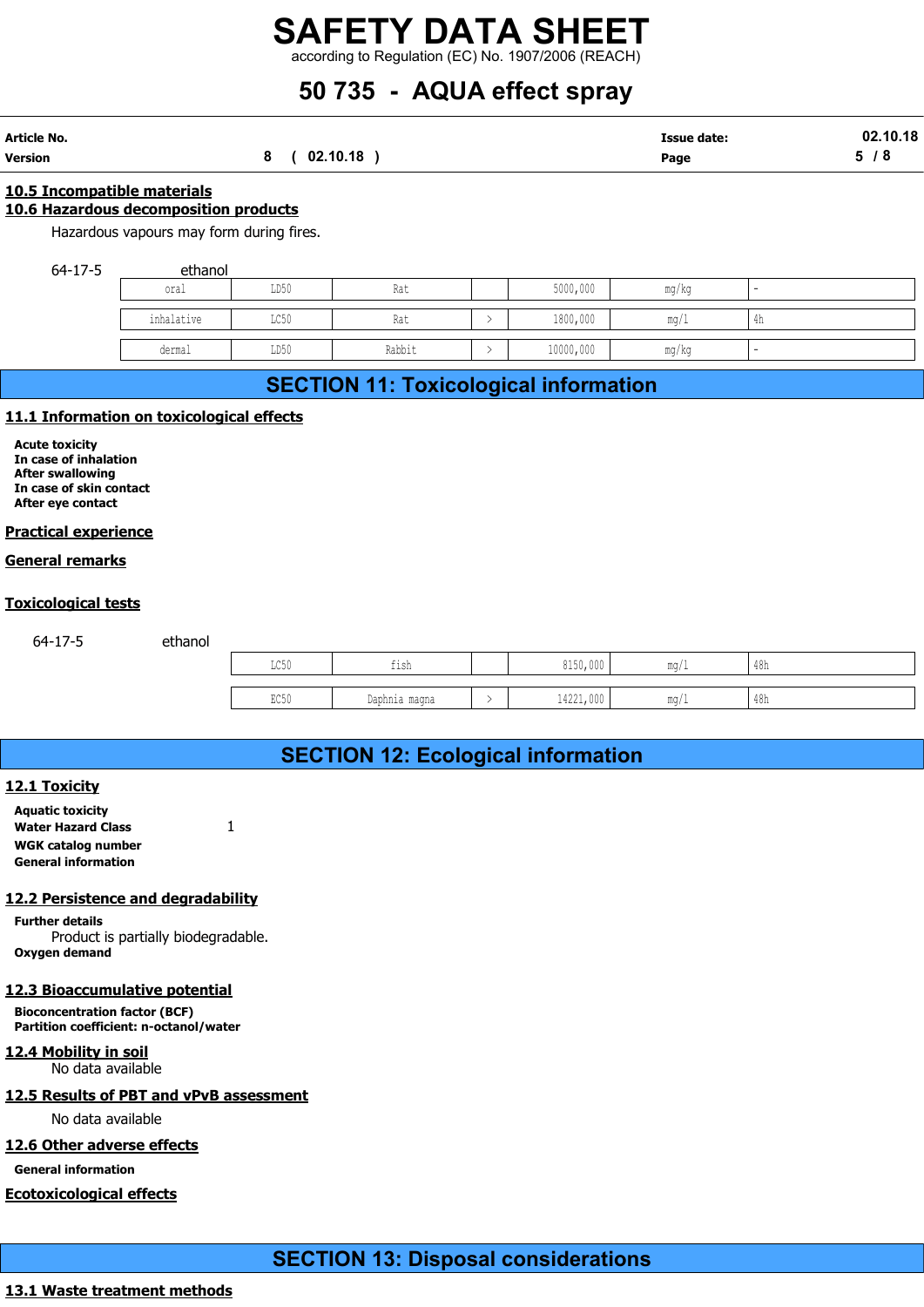according to Regulation (EC) No. 1907/2006 (REACH)

# 50 735 - AQUA effect spray

| Article No. |          | Issue date: | 02.10.18 |
|-------------|----------|-------------|----------|
| Version     | 02.10.18 | Page        |          |

#### Product

Waste key number

080111 Waste paint and varnish containing organic solvents or other dangerous substances Recommendation

#### Contaminated packaging

Waste key number

Recommendation

Non-contaminated packages may be recycled. Handle contaminated packages in the same way as the substance itself.

#### Additional information

SECTION 14: Transport information

#### 14.1 UN number

1170

#### 14.2 UN proper shipping name

| ADR, ADN   | ETHANOL SOLUTION (ETHYL ALCOHOL SOLUTION) |
|------------|-------------------------------------------|
| IMDG, IATA | ETHANOL SOLUTION                          |

#### 14.3 Transport hazard class(es)

ADR, ADN 3 IMDG 3 IATA 3

#### 14.4 Packing group

II

#### 14.5 Environmental hazards

| <b>Marine Pollutant - IMDG</b> | No |
|--------------------------------|----|
| <b>Marine Pollutant - ADN</b>  |    |

#### 14.6 Special precautions for user

#### Land transport

| <b>Code: ADR/RID</b>                              | F1                  |
|---------------------------------------------------|---------------------|
| <b>Kemmler-number</b>                             | 33                  |
| <b>Hazard label ADR</b>                           | 3                   |
| <b>Limited quantities</b>                         | 11                  |
| <b>Contaminated packaging: Instructions</b>       | P001 - IBC02 - R001 |
| <b>Contaminated packaging: Special provisions</b> |                     |
| Special provisions for packing together           | <b>MP19</b>         |
| <b>Portable tanks: Instructions</b>               | T <sub>4</sub>      |
| <b>Portable tanks: Special provisions</b>         | TP1                 |
| <b>Tank coding</b>                                | LGBF                |
| <b>Tunnel restriction</b>                         | D/E                 |
| <b>Remarks</b>                                    |                     |
| EQ                                                | F <sub>2</sub>      |
| <b>Special provisions</b>                         | 144 - 601           |

#### Inland waterway craft

Hazard label Limited quantities Transport permitted Equipment necessary Ventilation Remarks EQ Special provisions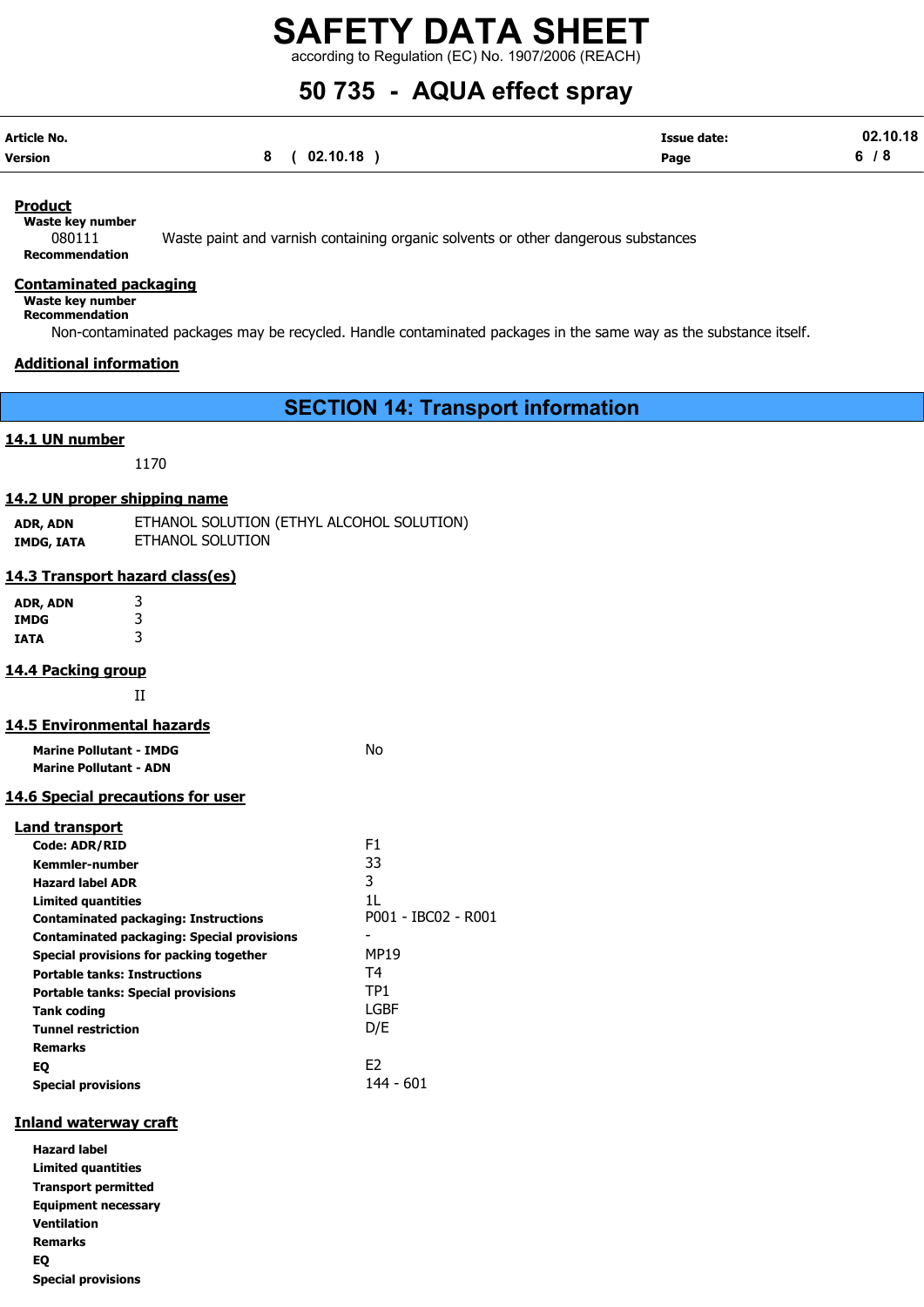# SAFETY DATA SHEET according to Regulation (EC) No. 1907/2006 (REACH)

# 50 735 - AQUA effect spray

| Article No.                                       |                          | <b>Issue date:</b> | 02.10.18 |  |
|---------------------------------------------------|--------------------------|--------------------|----------|--|
| 8<br>Version                                      | (02.10.18)               | Page               | 7/8      |  |
| Sea transport                                     |                          |                    |          |  |
| <b>EmS</b>                                        | $F-E$ , S-D              |                    |          |  |
| <b>Special provisions</b>                         | 144                      |                    |          |  |
| <b>Limited quantities</b>                         | 1L                       |                    |          |  |
| <b>Contaminated packaging: Instructions</b>       | P001                     |                    |          |  |
| <b>Contaminated packaging: Special provisions</b> |                          |                    |          |  |
| <b>IBC: Instructions</b>                          | IBC02                    |                    |          |  |
| <b>IBC: Provisions</b>                            |                          |                    |          |  |
| <b>Tank instructions IMO</b>                      | $\overline{\phantom{0}}$ |                    |          |  |
| <b>Tank instructions UN</b>                       | T4                       |                    |          |  |
| <b>Tank instructions Special provisions</b>       | TP <sub>1</sub>          |                    |          |  |
| <b>Stowage and segregation</b>                    | category A               |                    |          |  |
| <b>Properties and observations</b>                |                          |                    |          |  |
| <b>Remarks</b>                                    |                          |                    |          |  |
| EQ                                                | E <sub>2</sub>           |                    |          |  |
|                                                   |                          |                    |          |  |
| Air transport                                     |                          |                    |          |  |
| <b>Hazard</b>                                     | Flammable Liquid         |                    |          |  |
|                                                   | 353 (5L)                 |                    |          |  |
| Passenger                                         | Y341 (1L)                |                    |          |  |
| Passenger LQ<br>Cargo                             | 364 (60L)                |                    |          |  |
| <b>ERG</b>                                        | 3L                       |                    |          |  |
| <b>Remarks</b>                                    |                          |                    |          |  |
| EQ                                                | E <sub>2</sub>           |                    |          |  |
| <b>Special Provisioning</b>                       | A <sub>3</sub>           |                    |          |  |
|                                                   |                          |                    |          |  |

#### 14.7 Transport in bulk according to Annex II of MARPOL 73/78 and the IBC Code

No data available

# SECTION 15: Regulatory information

### 15.1 Safety, health and environmental regulations/legislation specific for the substance or mixture

#### National regulations

#### **Europe**

Contents of VOC [%] Contents of VOC  $[g/L]$ Further regulations, limitations and legal requirements

#### **Germany**

Storage class Water Hazard Class 1 WGK catalog number Incident regulation Information on working limitations Further regulations, limitations and legal requirements

#### **Denmark**

Further regulations, limitations and legal requirements

#### **Hungary**

Further regulations, limitations and legal requirements

## Great Britain

Further regulations, limitations and legal requirements